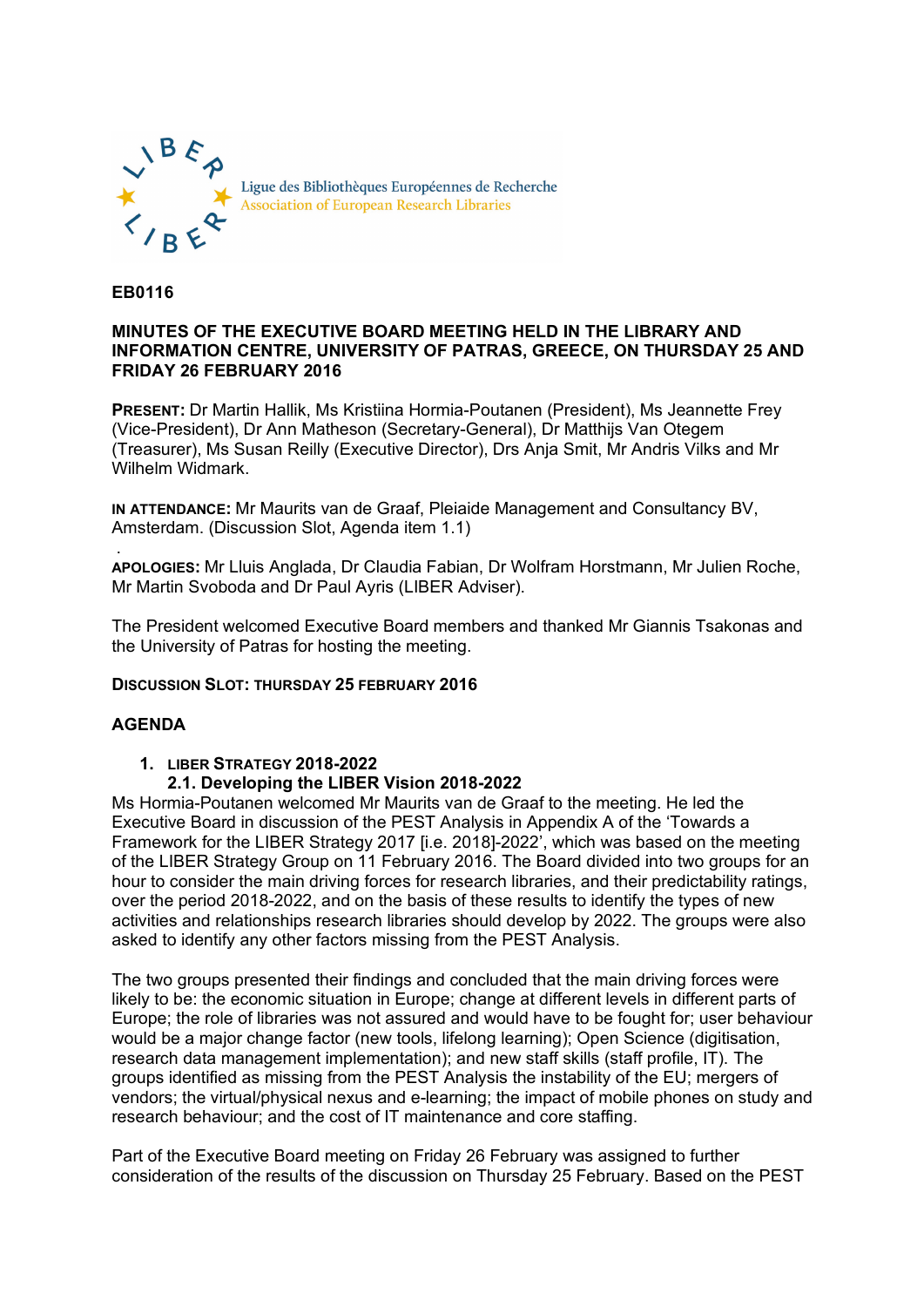Analysis and consideration of the driving forces, Mr Maurits van de Graaf invited the Board to identify the vision elements for research libraries in 2022 and how these vision elements should be translated into the LIBER Strategy for 2022. In discussion, the following vision elements for research libraries were identified: the relationship between the library and researchers will involve active partnership; the value of libraries will need to be made more transparent; libraries will be driving towards sustainable scholarship; access to the international cloud; researchers will be more diverse (citizen science), requiring agile and multi-disciplinary teams in libraries; one stop shop service for RDA; and libraries as the interface for Open Science. Because of flights, there was no time to discuss the vision elements for the LIBER Strategy in 2022. Mr Maurits van de Graaf proposed as a first draft umbrella concept for the Strategy: 'Agenda for change for libraries to be of value for the research community in the changing scientific and educational environment'.

#### **2. THE OPEN SCIENCE POLICY PLATFORM 2015-2017 2.1. The Role of LIBER in the Open Science Policy Platform**

Ms Hormia-Poutanen outlined the background to the Open Science Open Policy Platform, and its proposed working groups. The EU would shortly publish a Call for individual organisations to respond, and this was a good opportunity for LIBER to be involved. The Executive Board considered the list of proposed working groups and identified those of greatest relevance for LIBER: Altrometrics (SCRI, Metrics Working Group); Citizen Science (RRL, Digital Collections Working Group); Open Education and Skills (RRL, Research and Education Working Group); and Changing Business Models, Fair Open Data (RRL, Open Access Working Group). The Open Science Cloud was relevant to all three Steering Committees and could be taken forward together in terms of how to support the Cloud, the issues involved and the skills required. It was agreed that Ms Hormia-Poutanen would register LIBER for the Call, and Steering Committees should begin to think about how to proceed. Ms Reilly suggested that a meeting with DG Research could be sought. [**POST-MEETING NOTE:** Drs Smit suggested additionally Research Integrity, and by email it was agreed that this would fit with Research Data Management in SCRI.]

# **3. TOPICS FOR FUTURE DISCUSSION SLOTS**

It was agreed that the June 2016 Discussion Slot would be reserved for discussion of the LIBER Strategy 2018-2022. The Steering Committee Chairs meeting in June 2016 was cancelled in order to assign this time to the LIBER Strategy. The invitation to Dr Mertens was postponed.

# **EXECUTIVE BOARD MEETING: THURSDAY 25 FEBRUARY AND FRIDAY 26 FEBRUARY 2016**

# **AGENDA**

# **1. APOLOGIES**

There were apologies from Mr Lluis Anglada, Dr Paul Ayris (LIBER Adviser), Dr Claudia Fabian, Dr Wolfram Horstmann, Mr Julien Roche and Mr Martin Svoboda.

# **2. MINUTES OF THE MEETING HELD ON 15 AND 16 OCTOBER 2015**

The minutes of the meeting in Barcelona on 15 and 16 October 2015 were approved. All actions had been completed apart from those still in progress, which were carried forward to the Summary of Actions from the February 2016 meeting.

# **3. MATTERS ARISING**

The following matters arising from the Summary of Actions were noted: **(Oct. 2015, 1):** The joint LIBER/DARIAH cost action bid for the January 2016 deadline had not been pursued, and it had been agreed that there was more scope to co-operate on Horizon 2020 European projects.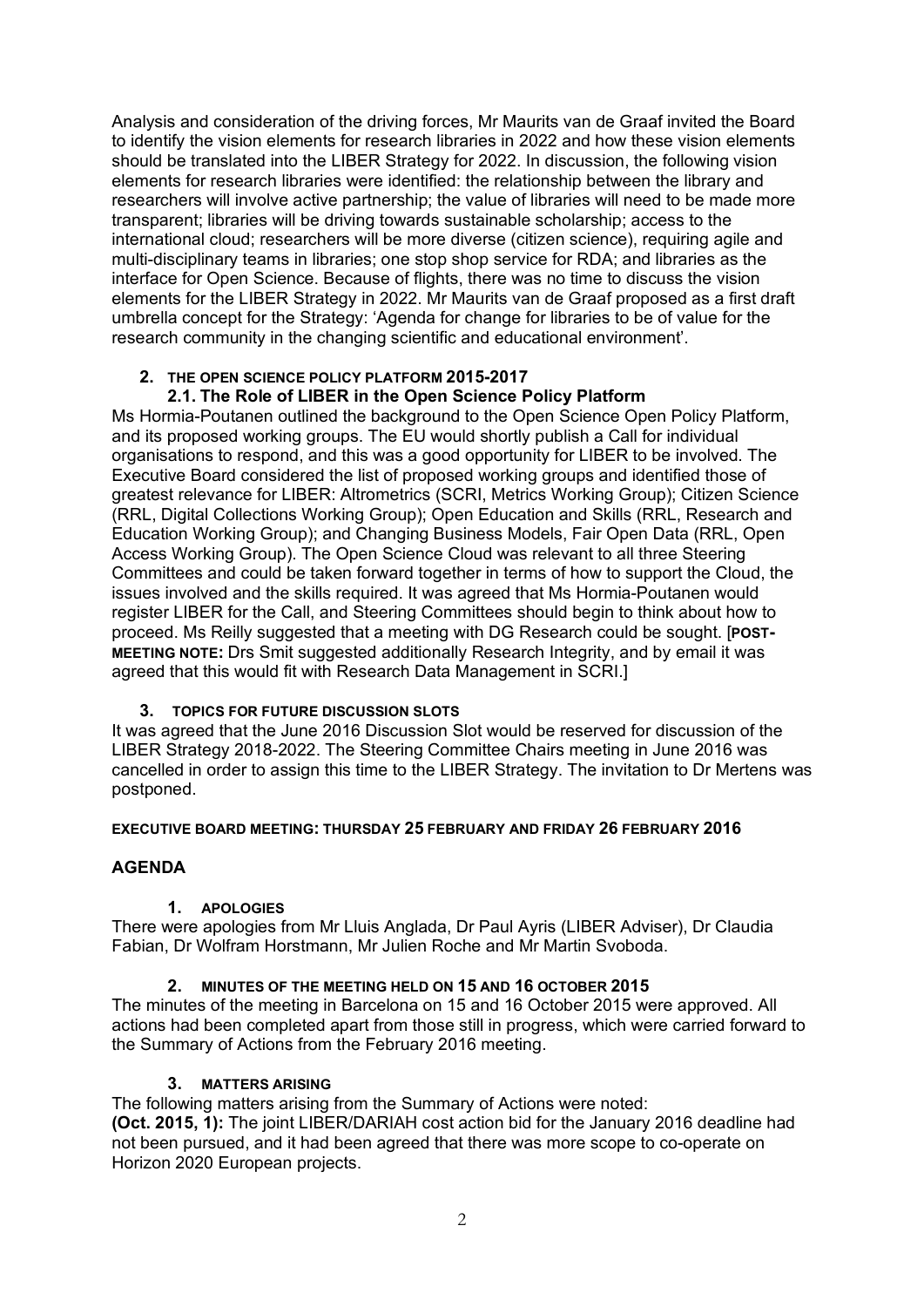**(Oct.2015, 4):** A researcher in Europe was collating details of national legislation on Open Access in European countries and would submit an article to *LIBER Quarterly*.

**(Oct.2015, 5.2):** Responsibility for Open Access key messages would be transferred to the Open Access Working Group.

**(Oct.2015, 5.2):** A LIBER slot at the April 2016 Summit had been secured, and there would be four Knowledge Cafés. Thanks were conveyed to Ms Melanie Imming.

#### **STRATEGIC DIRECTIONS**

#### **4. EU ACTIVITIES**

#### **4.1. Europeana Report**

Ms Frey had pre-circulated her report on progress since October 2015, and noted that the Europeana Board had met on 19 November 2015 in The Hague. The next meeting would be a conference call meeting that day (25 February 2016).

#### **4.1.1. LIBER Letter to Europeana**

As requested by the Executive Board, Dr Van Otegem had written to Ms Jill Cousins, Director, Europeana, enquiring about the financial situation of Europeana, and specifically about the question of reserves, as discussed at the Executive Board's October 2015 meeting, to which a reply was awaited. It was agreed that the Finance Committee would prepare a paper for the Executive Board in June 2016 recommending steps to be taken.

# **4.2. LIBER Advocacy and Lobbying Strategy: Revised Organogram**

Ms Reilly demonstrated the revised organogram to the Board online. Following discussion, it was agreed that the organogram should be further revised for the June 2016 Board meeting, in line with section 5.2, para. 1, in the Executive Board minutes of October 2015.

#### **4.3. EU Projects Report**

Ms Reilly went through the pre-circulated paper prepared by Ms Imming and reported on the various projects. Ms Hormia-Poutanen asked about other LIBER links to the Dutch EU Presidency and suggested that LIBER Libraries should be informed about them. It was agreed that Ms Hormia-Poutanen would prepare a blog about attending the events.

#### **4.3.1. Horizon2020 Programme**

Ms Reilly presented Miss Imming's paper on the Horizon 2020 Programme, outlined her structuring of projects and went through each of them. It was agreed that this was a very useful overview and stressed that the main focus for LIBER should be on how individual projects align with LIBER's Strategy. Ms Reilly noted that LIBER would need to identify libraries willing to act as lead co-ordinators. The Board concluded that LIBER should be active in the projects listed, but that Ms Reilly should discuss the European Open Science Cloud for Research with Dr Ayris, who was a member of the high level expert group on EOSC. Ms Hormia-Poutanen and Ms Reilly would also take the matter up with Mr Carlos Morais-Pires, European Commission, at the meeting on 18 March 2016. It was agreed that a summary of the paper should be published on the LIBER website and included in the March 2016 mailing.

# **4.4. EU Projects: Visualisation on LIBER Website**

Ms Reilly demonstrated the revised project visualisation on the website, which was approved by the Board. It was agreed that the visualisation should be included in the March 2016 mailing.

# **4.5. LIBER EU Adviser's Report**

The Adviser's Report from Dr Ayris had been pre-circulated and was approved in his absence.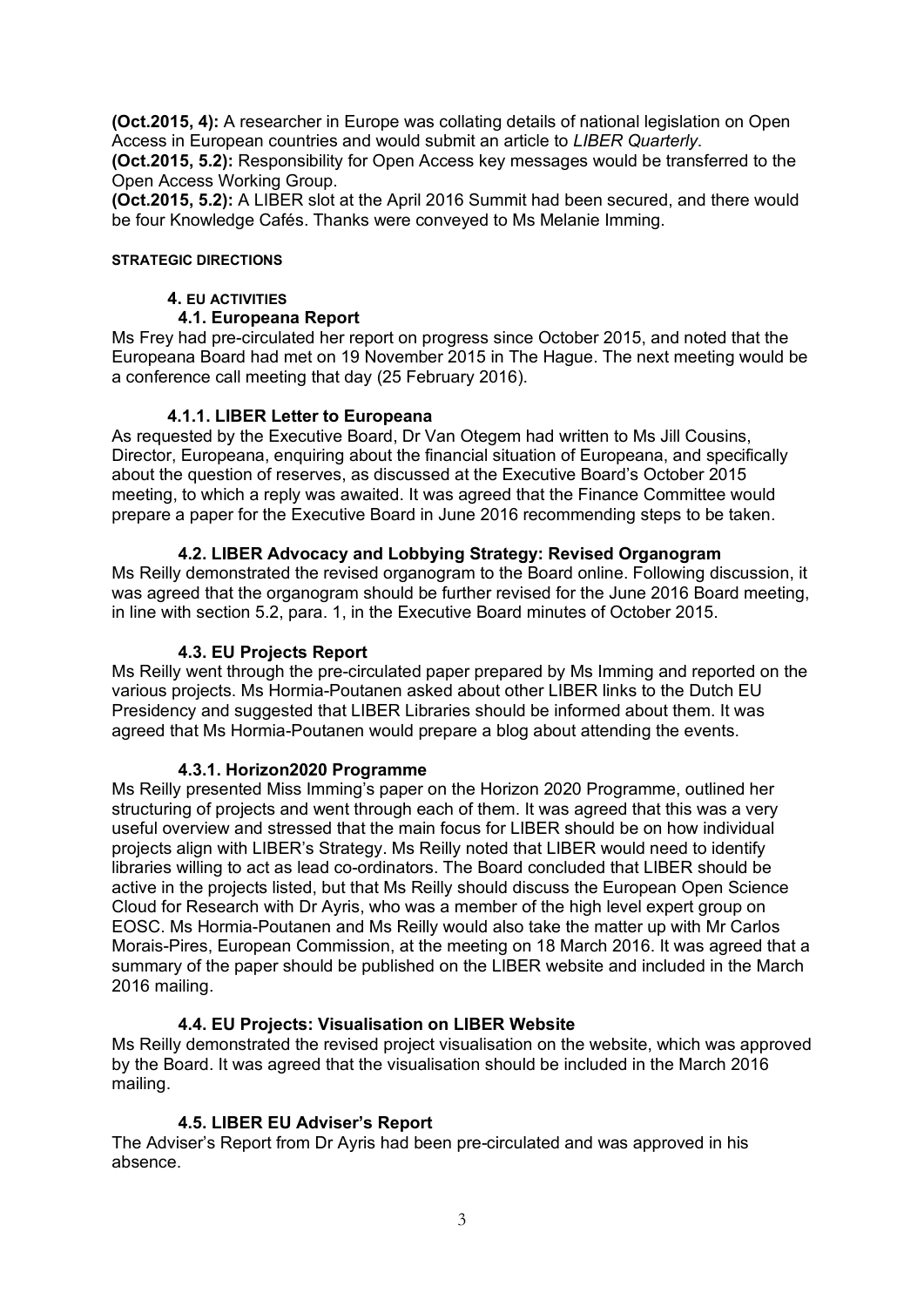#### **5. SPARC EUROPE: REPORT**

Mr Anglada's report on progress since October 2015 had been pre-circulated and was discussed in his absence. At its meeting on 2 February 2016, SPARC Europe had decided to continue as an independent organisation, and was currently in the process of finalizing its Strategic Plan and appointing a new Director. The Board noted that it would be important for LIBER's Working Group on Open Access to be clear about SPARC Europe's proposed work in this field, and it was expected that the new Director would be in touch with Ms Reilly to initiate discussions.

#### **6. HIGH LEVEL EXPERT GROUP REPORT**

The term of the Expert Group had been extended by at least another six months to enable it to advise the Commission on implementation issues. The Group's website can be consulted at [http://ec.europa.eu/research/openscience/index.cfm?pg=open-science-cloud.](http://ec.europa.eu/research/openscience/index.cfm?pg=open-science-cloud) Ms Reilly agreed to circulate a recent presentation to the Board.

#### **7. LIBER STRATEGY 2015-2017**

#### **7.1. LIBER Annual Report 2015**

The proposed LIBER Annual Report for 2015, which had been pre-circulated, was reviewed and approved by the Board. Thanks were due to Ms Friedel Grant for the report design.

# **7.2. LIBER 2016 Plan**

The draft LIBER 2016 Plan, which had been pre-circulated, was reviewed by the Board and some suggestions were made: the implementation plans and the three boxes should be lined up and linked to make a more holistic whole; key events and milestones should be aligned with the LIBER calendar; the LIBER Strategy, Advocacy and Open Access should be included in an introduction to be written by Ms Hormia-Poutanen for the Plan. The revised Plan would be included in the March and May 2016 LIBER Mailings.

# **7.3. Survey of Participants**

Ms Reilly presented the pre-circulated Survey of Participants, which had been run in September and October 2015 by Mr Maurits van de Graaf, Pleiaide Management and Consultancy BV, Amsterdam. The survey had been distributed to Directors and through the LIBER-All list. In total 144 questionnaires were completed; the response rate from Directors was 20.5%. The overall results from respondents were very positive for LIBER, with most services rated highly. The weakest area was online communications where there were perhaps too many channels. The Net Promoter Score was positive (26%), but 16% of respondents were less positive about LIBER, and individual negative comments included that events were too expensive to attend and that LIBER was something of a closed shop.

The Board agreed that the Survey would be issued to LIBER Libraries with the March 2016 LIBER Mailing, and that the Survey should be placed on the Agenda for the 2016 Meeting of Participants, when LIBER Libraries would be consulted about how often the survey should be run. The Board's proposal would be every three years, i.e. survey results in 2016, action on feedback to be completed in 2017, and the survey to be run again in 2018, which would align with the Strategy 2018-2022. It was agreed that the action plan on survey feedback would be pre-circulated to the Executive Board before being included in the May 2016 LIBER Mailing.

#### **8. LIBER STEERING COMMITTEES: REPORTS**

# **8.1. Scholarly Communication and Research Infrastructures**

# **8.1.1. Steering Committee Report**

In Dr Horstmann's absence, the SCRI Steering Committee report was reviewed by the Board. The Metrics Working Group was now being established. Dr Horstmann proposed that there would be co-chairs: Ms Sarah Coombs, Saxion University of Applied Sciences, Germany, would be one; and Ms Reilly would seek a co-chair from RLUK, who could be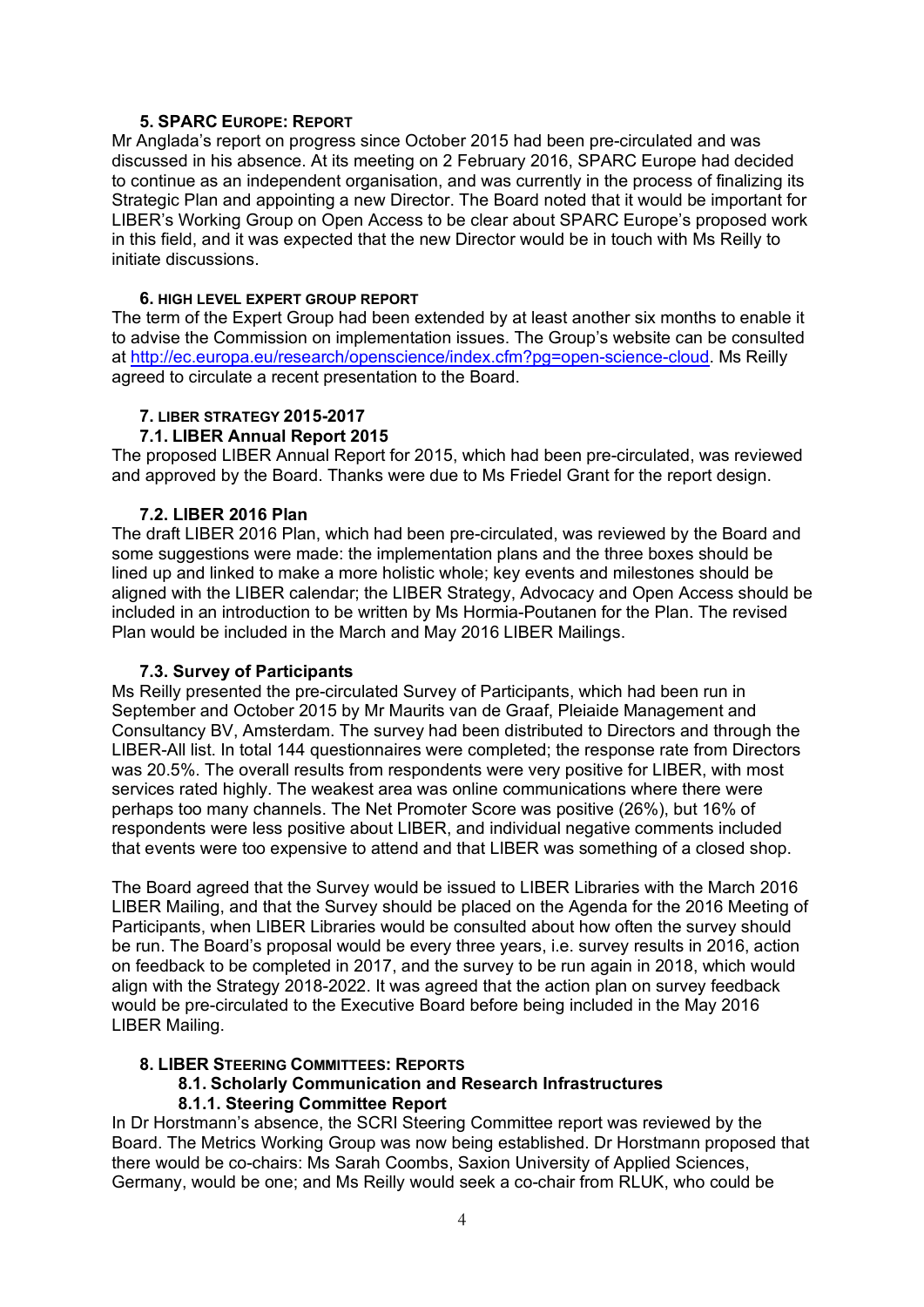approved by the Executive Board by email and then formally approved at the June 2016 meeting. This was agreed. It was noted that Steering Committees should be very much involved in identifying important stakeholders for LIBER but Memoranda of Understanding would remain under the control of the Executive Board. They were coordinated by the Vice-President and would be presented to the Executive Board for approval. The report of the SCRI Steering Committee was approved.

# **8.1.2. Implementation Plan for 2016**

The pre-circulated Implementation Plan for 2016 was approved by the Board.

# **8.1.3. Steering Committee Self-Evaluation**

The Steering Committee Self-Evaluation was included in the Steering Committee report.

# **8.1.4. Working Group on Metrics**

The Working Group on Metrics had been covered under Agenda item 8.1.1 *supra*.

# **8.1.5. Survey on the Role of Libraries in RDM**

The survey on 'The Library role in Open Science: Academic Libraries in Europe and Research Data Services' by Professor Carol Tenopir, University of Tennessee, and Professor Sanna Talja, Tampere University, under the umbrella of the SCRI Steering Committee, had been launched earlier in the week, and preliminary results would be available at the Annual Conference in Helsinki in June 2016. A full report would also be made available to LIBER.

# **8.2. Reshaping the Research Library**

# **8.2.1. Steering Committee Report**

In Mr Roche's absence, Dr Hallik presented the Steering Committee report. The Working Groups were progressing well, and the Research and Education Working Group was now very active. Ms Hormia-Poutanen enquired about EU projects and the Steering Committee, and Ms Reilly explained that there were not many aligned but she would discuss this matter with Mr Roche. The report of the Steering Committee was approved by the Board.

# **8.2.2. Implementation Plan for 2016**

The pre-circulated Implementation Plan for 2016 was approved by the Board.

# **8.2.3. Steering Committee Self-Evaluation**

The Steering Committee Self-Evaluation was included in the Steering Committee report.

# **8.2.4. Leadership Programmes: Geographical Scope**

Dr Hallik reported that Mr Roche considered that the LIBER Journées should be run again in 2017. A low budget and low cost strategy and the choice of location would be critical factors. Sciences Po had been offered again for 2017 and this location was recommended. Another important factor would be co-operation with ARL. Ms Hormia-Poutanen drew attention to the meeting of research organisations to be held in London on 8 March 2016. In discussion, the Board concluded that co-operation with other continents was important for LIBER. It was agreed that in 2017 the LIBER Journées should be a LIBER-initiated event held in Sciences PO, with a number of places reserved for LIBER and ARL, the exact balance to be decided by the Leadership and Workforce Development Working Group. The LIBER Journées in 2017 would be evaluated, and thereafter the model might be followed with other continents including the Far East and Australia.

#### **8.3. Advocacy and Communications 8.3.1. Steering Committee Report**

Mr Widmark presented the pre-circulated report on the work of the Steering Committee, which was approved by the Executive Board.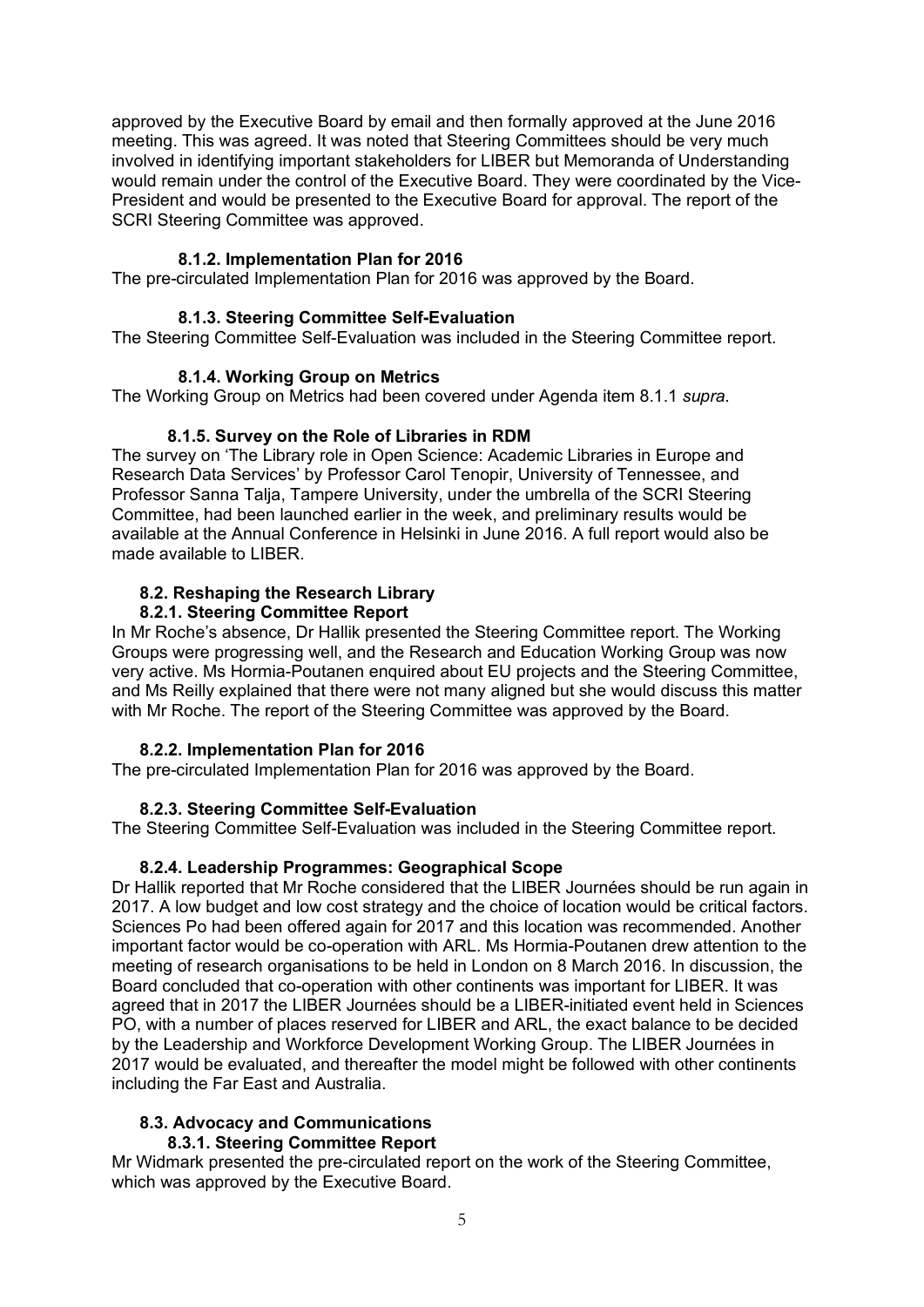#### **8.3.2. Implementation Plan for 2016**

The Implementation Plan for 2016 would be presented at the June 2016 Executive Board meeting.

#### **8.3.3. Steering Committee Self-Evaluation**

The Steering Committee Self-Evaluation was included in the Steering Committee report.

#### **8.3.4. Update from Copyright Working Group**

Mr Widmark reported that the Copyright Working Group was very active. Ms Reilly added that the EU was expected to announce its plan for copyright and text and data mining in June 2016.

#### **8.3.5. Open Access Working Group**

Dr Van Otegem introduced the pre-circulated joint paper with Mr Anglada on their plans for the Working Group on Open Access, which they would co-chair. The Board strongly approved of the emphasis on implementation in the Group's plans and for key messages and factsheets to assist LIBER Libraries. The Max Planck Society was suggested as a natural partner. The Group would also consider long-term access to content. Dr Van Otegem commented that the intention was to develop more online events, e.g. webinars for the LIBER community. The Working Group might start with around twelve members and then open out to the wider LIBER community. Dr Van Otegem invited suggestions from Board members. The proposals for the Working Group were approved by the Executive Board. The timetable was to have criteria for the Group by March 2016, to set up the Group and to have a draft programme available for the June 2016 Executive Board meeting.

#### **8.4. Strategy Visualisation**

Ms Reilly demonstrated the revised Strategy visualisation online. It was approved by the Executive Board and would be finalized after some minor checking.

#### **9. LIBER PARTNERSHIPS**

#### **9.1. Report on LIBER Partnerships, February 2016**

Ms Frey gave her report on LIBER Partnerships. She had been asked by UNICA about organising a workshop in November 2016, and she enquired whether LIBER was interested in arranging a joint LIBER/UNICA workshop. The Board agreed that this might be done on an *ad hoc* basis, and that suitable topics would be text and data mining or open access. Ms Frey noted that DARIAH would like to have a partnership with LIBER and Dr Mike Mertens had invited her to discuss this in Amsterdam. She would first speak to Dr Horstmann to enquire about the status of the Memorandum of Understanding (see para. 8.1.1). The report on LIBER Partnerships was approved by the Board.

# **9.2. National and University Library, Zagreb: Co-operation**

In Dr Fabian's absence, Dr Matheson report that CERL was interested in following up cooperation with the National and University Library, Zagreb, and it was intended to discuss a possible workshop in 2017 with Zagreb delegates at the Annual Conference in Helsinki.

#### **10. REPORTS**

#### **10.1. OCLC Update**

Drs Smit reported that she had discussed matters with Dr Lorcan Dempsey, OCLC, who had agreed to get in touch with Ms Reilly. Ms Reilly added that she had had discussions with Mr Eric van Lubeek, EMEA, and OCLC was principally interested in the Open Access Working Group, the Metrics Working Group and in sharing information. Mr van Lubeek would have further discussions with Dr Dempsey. OCLC had also agreed to support the 2016 Innovation Awards at the Helsinki 2016 Annual Conference. The Executive Board expressed its appreciation of OCLC's decision.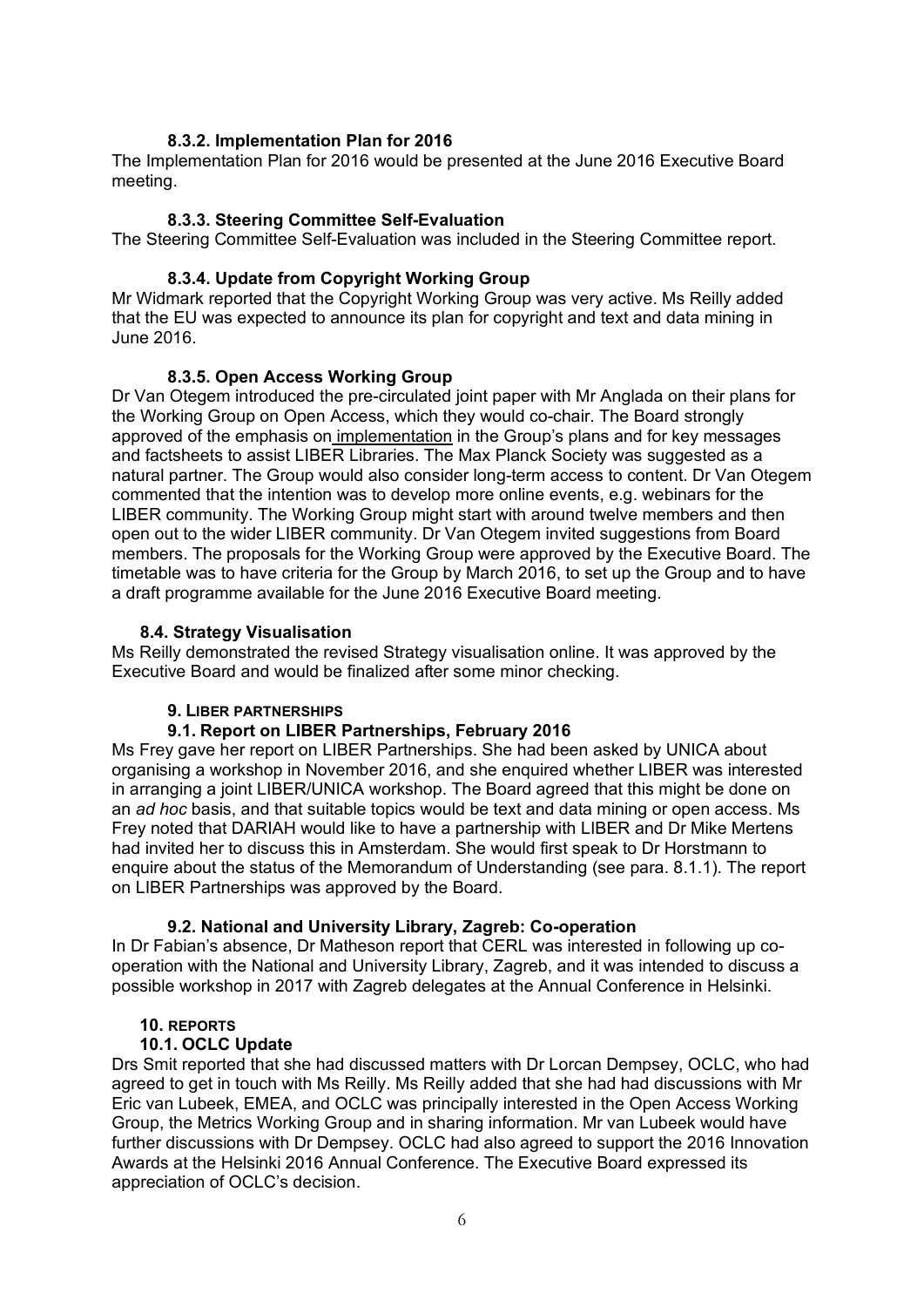# **10.2. WSIS Report**

Dr Vilks reported on the recent meeting of WSIS and its interest and relevance for LIBER. The main interest of the discussions for European countries was the issue of Internet governance and the question of multi-stakeholder versus government approach. Cyber security had also been discussed, and the digital agenda had been endorsed. There had also been discussion of cultural preservation, education and multi-lingualism. ICT was still perceived to be problematic and significant funding was required in all sectors including education. Mr Vilks suggested that it would be useful for LIBER to send a statement for 2030, and he agreed to confirm the nature of the statement and the timetable. He would also circulate a powerpoint presentation for the information of the Executive Board. It was also agreed that this topic would be added to the June 2016 Executive Board meeting agenda.

#### **11. KNOWLEDGE DISCOVERY**

Ms Hormia-Poutanen reported that no further communication had been received and the matter would not be pursued further.

# **12. STEERING COMMITTEE CHAIRS MEETING, 25 FEBRUARY 2016**

In the absence of two of the Steering Committee Chairs, it had been decided to cancel the normal Chairs meeting.

#### **12.1. LETTER FROM RLUK CHAIR**

Following the letter from Mr John McColl, current Chair of RLUK, suggesting a meeting of Chairs of international research library organisations, the meeting would now take place in London on 8 March 2016. She would report on the meeting at the June 2016 Board meeting.

#### **INTERNAL BUSINESS PROCESSES**

# **13. REPORT OF THE FINANCE COMMITTEE**

Dr Van Otegem, Treasurer, gave the report of the Finance Committee, which had met that morning. The Annual Report and Accounts for 2015 was had been considered in draft because of the auditor's recent bereavement but, on finalisation, it would be circulated to the Finance Committee, and would then, as usual, be sent to LIBER Libraries in the May 2016 LIBER Mailing, and would be presented to the Executive Board at its June 2016 meeting for formal approval. The accounts for 2015 showed a small surplus of  $\epsilon$  30.000, an increase of €10.000 over the estimated figure. This was mainly due to a change of procedure whereby the 25% overhead on EU projects is assigned to LIBER Office costs, which clarifies for LIBER Libraries that LIBER funds are not being used for EU Projects. The following recommendations were made by the Finance Committee to the Executive Board.

13.1. The Lithuanian Research Library Consortium (LMBA) had written about the increase in the annual contribution fee and the particular burden this imposed for the consortium in 2016, until they were able to accommodate it. It had been agreed by the Finance Committee that LMBA should pay the existing fee in 2016 and move to the new fee in 2017, and this was recommended to the Executive Board.

13.2. The Conference Dinner charge at the Helsinki 2016 Annual Conference would be €65, in recognition of high local costs in Helsinki, and this was recommended to the Board.

13.3. As part of good housekeeping, the Finance Committee proposed to prepare a paper for the June 2016 meeting on the financial principles to be followed by LIBER in dealing with EU Projects as part of good housekeeping. This would be presented to the Executive Board for approval.

The Executive Board approved the report of the Finance Committee.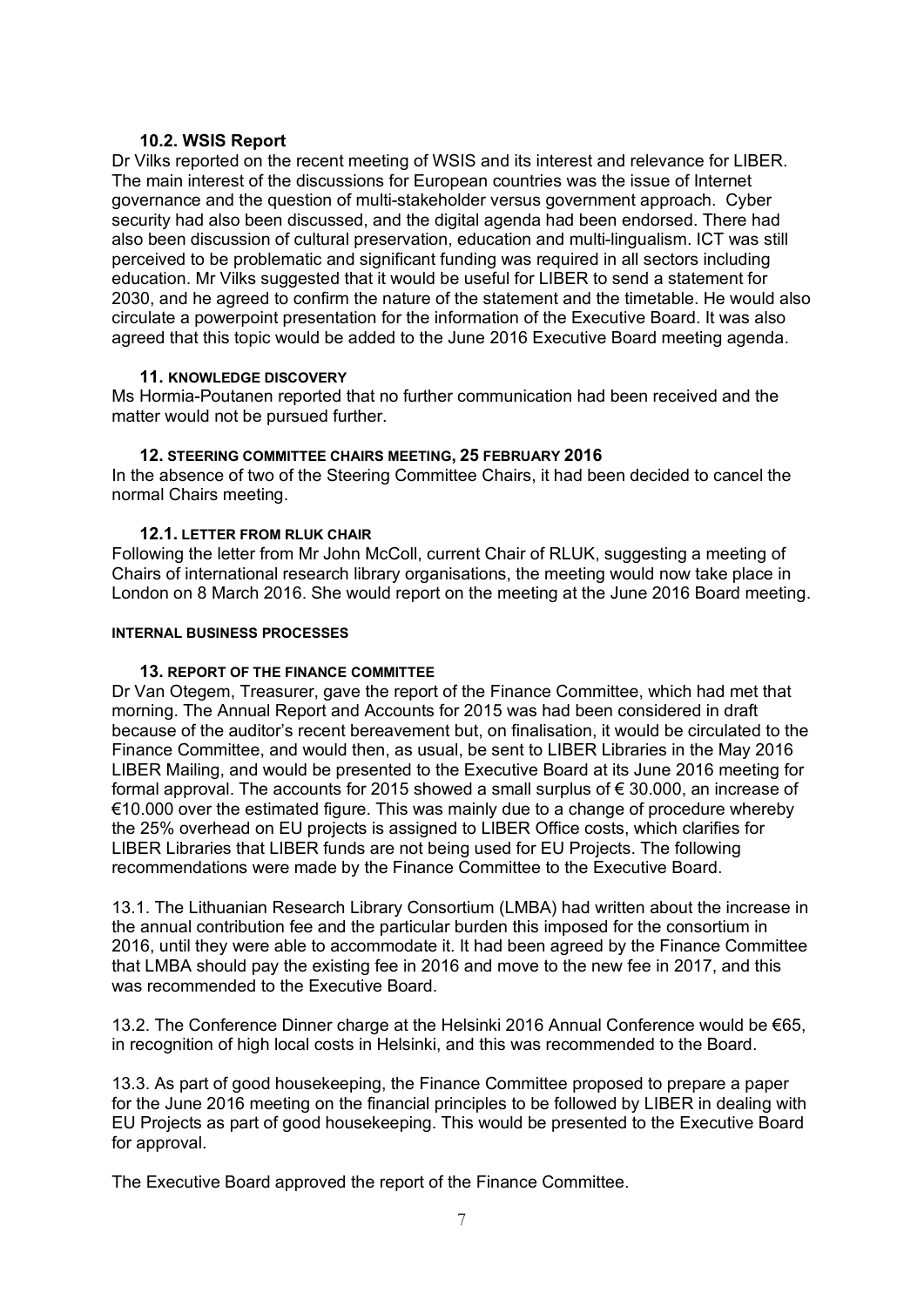# **14. LIBER ANNUAL CONFERENCE: HELSINKI 2016**

# **14.1. Helsinki 2016 Conference Programme Committee Report**

Ms Frey presented the pre-circulated report of the Conference Programme Committee. She confirmed that the arrangements were proceeding satisfactorily, and that 150 papers had been received in response to the Call. Ms Hormia-Poutanen noted that there would be an additional reception on Tuesday 28 June 2016 from 18.00 to 19.30 in the newly refurbished National Library of Finland. The Panel discussion in Helsinki 2016 would be on the LIBER Strategy 2018-2022, and would be led by a number of stakeholders. The Board was invited to send suggestions to Ms Frey and Ms Reilly.

# **15. LIBER STAFFING POLICY**

The paper on LIBER staffing policy, which had been approved by the Finance Committee, was presented to the Executive Board for approval. In discussion, it was agreed that Drs Smit would check the position relative to the Collective Labour Agreement for research organisations: [http://www.wvoi.nl/default.asp?cid=92&pid=76.](http://www.wvoi.nl/default.asp?cid=92&pid=76)

# **16. LIBER EXECUTIVE BOARD APPOINTMENTS**

#### **16.1. Steering Committee/Working Group Appointments**

Dr Matheson presented the Steering Committee/ Working Group appointments to be made.

16.1.1. **SCRI: Working Group on Metrics**: Co-Chair: Ms Sarah Coombs, Saxion University Library, The Netherlands. The second co-chair, when identified, would be confirmed by email and formally ratified in June 2016.

16.1.2. **RRL: Working Group on Leadership and Workforce Development**: Co-Chair: Mr John Tuck, Royal Holloway Library, London, UK.

Mr Roche had also sent details about new members of the Working Group on Leadership and Workforce Development for the Board's information: Mr Pep Torn, European University Institute Library, Italy; Ms Hilde van Kiel, Leuven University Library, Belgium; and Dr Andreas Brandtner, Mainz University Library, Germany.

16.1.3. **A &C: Working Group on Open Access**: Co-Chairs: Dr Matthijs Van Otegem, Rotterdam University Library, The Netherlands; and Mr Lluis Anglada, CSUC, Barcelona, Catalonia, Spain.

The Executive Board approved all the appointments listed.

# **16.2. SCRI Working Group: Membership**

Dr Horstmann had raised a question about membership of the SCRI Working Group on Science Information Infrastructures: Dr Mike Mertens had joined the Group when he was working with RLUK, which is a LIBER Participant, but he had recently moved to DARIAH, which was not. The Board considered that Dr Mertens had joined when he was employed by an organisation which was a LIBER Participant and that, on this basis, he could continue until DARIAH joined LIBER.

# **16.3. Board Appointments June 2016**

Dr Matheson reported that there were no further changes to June 2016 Board appointments from those reported to the October 2015 Board meeting.

# **16.4. LIBER Honorary Status**

Dr Matheson reported that, as President, Ms Hormia-Poutanen had written to Mr Hans Geleijnse to inform him that the Executive Board had recommended that Honorary Status should be awarded to him for his major contribution to LIBER over the years. Mr Geleijnse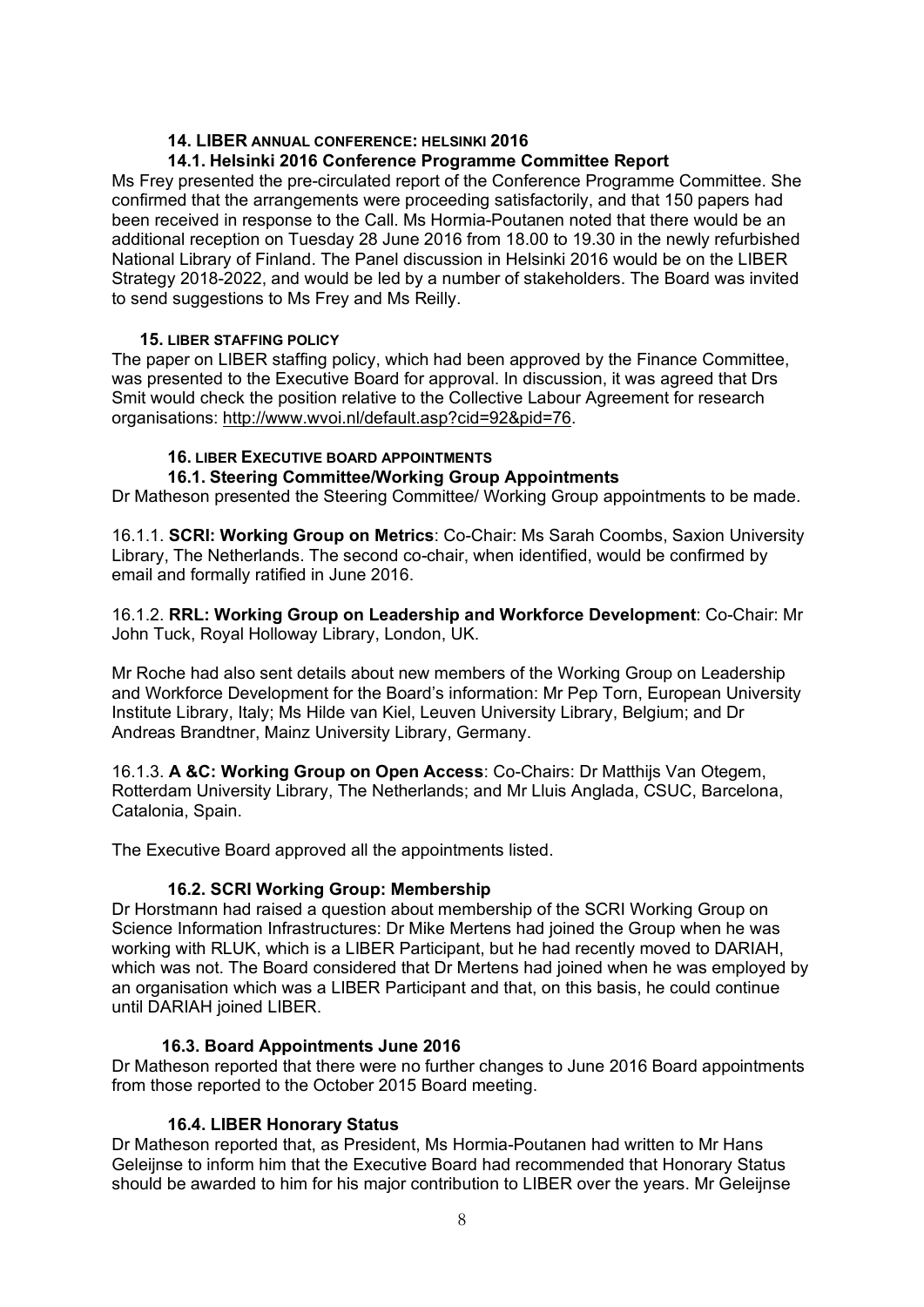had replied that he felt honoured to receive the award. The award would be conferred at the Annual Conference in Helsinki in June 2016, and LIBER Libraries had been informed of the Board's intention in November 2015 LIBER Mailing, and would be kept informed in subsequent mailings.

#### **16.5. Advisers to the Board**

Dr Ayris's period as Adviser to the Board would be extended from 2016 to 2018. He would concentrate on developing links between LIBER and LERU during this period. Dr Ayris would confirm this after discussing it with Dr Deketelaere. Mr Roche would become an Adviser to the Board for the LIBER Leadership Seminars for the period 2016 to 2018.

#### **17. EXECUTIVE DIRECTOR'S REPORT**

Ms Reilly presented her Report, which had been pre-circulated, and noted the increase in LIBER Participants and the present position in regard to sponsorship. The Report was approved by the Executive Board.

#### **18. Future LIBER Annual Conferences**

Dr Matheson commented on her pre-circulated paper on future LIBER Annual Conferences. Since the October 2015 Board meeting, slippage on library building projects had necessitated two alterations to the future programme, which had been amicably resolved. Ghent University Library would now host the Annual Conference in 2020 and BCU Lausanne would host in 2021. This had created a slot for a host in 2019. In discussion, Dr Matheson suggested that Trinity College Dublin/National Library of Ireland might be approached to see if they were interested since LIBER had not so far held an Annual Conference in Ireland. The Board approved of this suggestion and it was agreed that Dr Matheson would approach Ms Helen Shenton, TCD, to assess interest, and, if positive, Ms Reilly could follow up when she was in Ireland in the spring.

#### **19. ANY OTHER BUSINESS**

Mr Widmark invited the Board to hold its October 2016 meeting in Stockholm University Library, and this invitation was warmly accepted. It was agreed that October dates for the meeting would be doodled.

#### **20. DATES OF FUTURE MEETINGS**

**JUNE 2016: NATIONAL LIBRARY OF FINLAND (PAASITORNI CONGRESS CENTRE) HELSINKI, FINLAND** Finance Committee: Monday 27 June 2016: 14.00-15.30 LIBER Executive Board: Discussion Slot: Monday 27June 2016: 15.30-18.00**\*** LIBER Executive Board (First Meeting): Tuesday 28 June 2016: 09.00-12.30 LIBER Executive Board (Second Meeting): Thursday 30 June 2016: 17.30-18.30

**\*\*Please note that the Discussion Slot at the June 2016 Executive Board meeting will last from 15.30-18.00, and there will be no Steering Committee Chairs meeting.**

**OCTOBER 2016: STOCKHOLM UNIVERSITY LIBRARY, SWEDEN** Finance Committee: Thursday 20 October 2016: 09.00-10.30 LIBER Executive Board: Thursday 20 October 2016: Discussion Slot: 2016: 10.30-12.30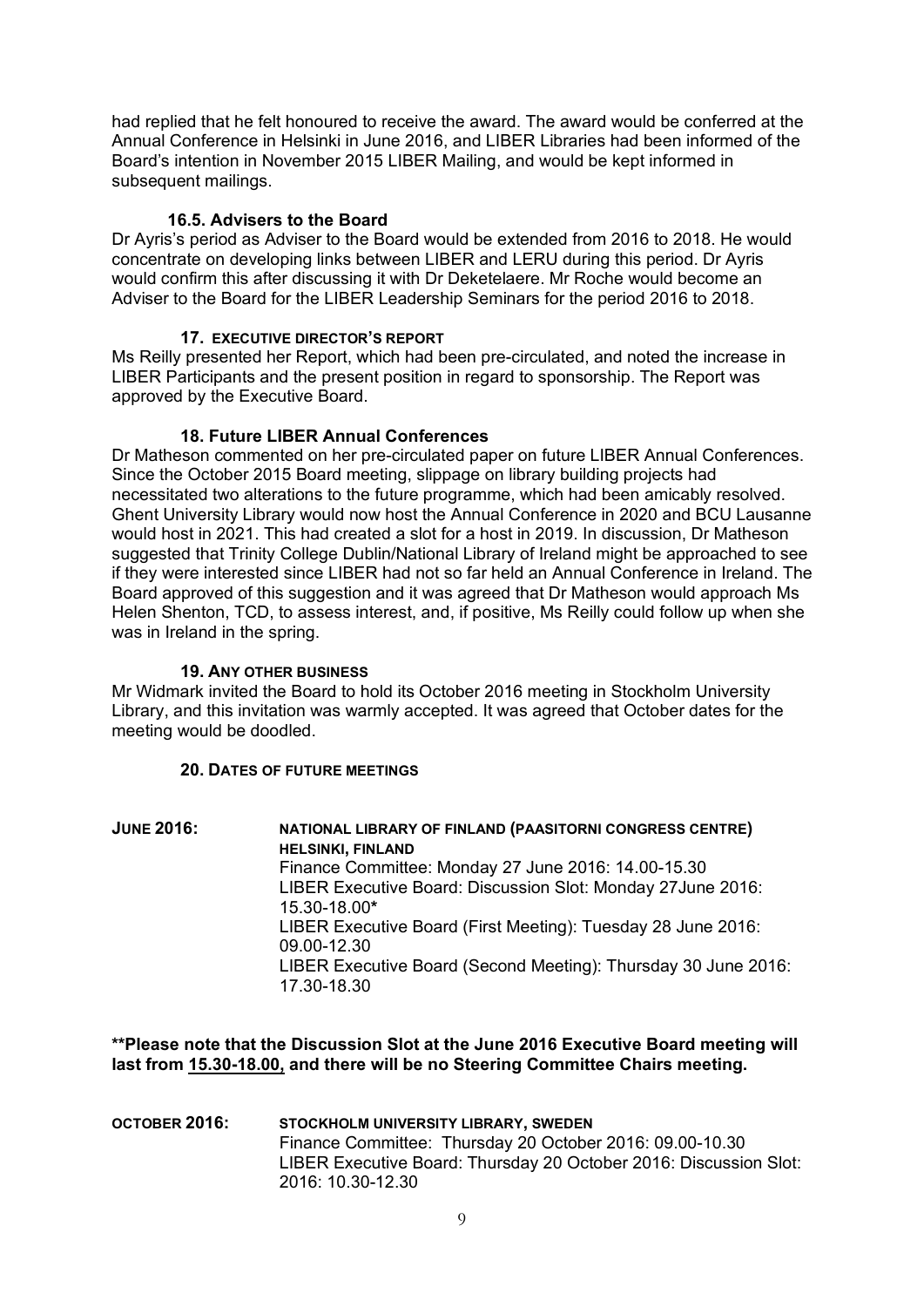LIBER Executive Board: Thursday 20 October 2016: Agenda: 13.00- 16.00 Steering Committee Chairs Meeting: Thursday 20 October 2016: 16.00-17.00 LIBER Appointments Committee: Thursday 20 October 2016: 17.00- 18.00 LIBER Executive Board: Friday 21 October 2016: 09.30-13.00

Ann Matheson Secretary-General 4 March 2016

#### **LIBER EXECUTIVE BOARD SUMMARY OF ACTIONS: MEETING ON 25 AND 26 FEBRUARY 2016**

| PARA.             | <b>ACTION</b>                                                                | <b>RESPONSIBLE</b>                  | <b>STATUS</b> |
|-------------------|------------------------------------------------------------------------------|-------------------------------------|---------------|
| <b>FEB 2015</b>   |                                                                              |                                     |               |
| 5.4               | Prepare short note on lobbying for                                           | Ms Reilly                           | In progress   |
|                   | <b>Steering Committees for feedback</b>                                      |                                     |               |
| <b>ОСТ 2015</b>   |                                                                              |                                     |               |
| <b>DISCUSSION</b> |                                                                              |                                     |               |
| <b>SLOT</b>       |                                                                              |                                     |               |
| $\overline{2}$    | Discuss with Dr Niederer taking forward                                      | Mr Svoboda                          | In progress   |
|                   | library space as aid to Open Science                                         |                                     |               |
| <b>ОСТ 2015</b>   |                                                                              |                                     |               |
| <b>EB MEETING</b> |                                                                              |                                     |               |
| 7.3               | Create timeline and list approaches on                                       | Ms Reilly                           | In progress   |
|                   | copyright/text and data mining to MEPs                                       |                                     |               |
| 14.1              | Arrange for social media responses to be                                     | Ms Reilly                           | In progress   |
|                   | evaluated at Helsinki 2016 Annual                                            |                                     |               |
|                   | Conference                                                                   |                                     |               |
| <b>FEB 2016</b>   |                                                                              |                                     |               |
| <b>DISCUSSION</b> |                                                                              |                                     |               |
| <b>SLOT</b>       |                                                                              |                                     |               |
| 2.1               | Register Call for Open Science Policy                                        | Ms Hormia-                          |               |
|                   | Platform                                                                     | Poutanen                            |               |
| 2.1               | Begin to consider how to plan for Open                                       | Steering                            |               |
|                   | <b>Science Policy Platform Working Groups</b>                                | <b>Committee Chairs</b>             |               |
| 3                 | Discussion Slot on June 2016 Agenda to                                       | Dr Matheson                         |               |
|                   | be assigned to LIBER Strategy 2018-                                          |                                     |               |
|                   | 2022.                                                                        |                                     |               |
| 3                 | To note that Steering Committee Chairs                                       | Steering<br><b>Committee Chairs</b> |               |
|                   | June 2016 meeting cancelled and time<br>assigned to LIBER Strategy 2018-2022 |                                     |               |
| <b>FEB 2016</b>   |                                                                              |                                     |               |
| <b>EB MEETING</b> |                                                                              |                                     |               |
| 4.1.1             | Finance Committee to prepare paper on                                        | Dr Van Otegem                       |               |
|                   | Europeana next steps                                                         |                                     |               |
| 4.2               | Revise A & L Strategy organogram for                                         | Ms Reilly                           |               |
|                   | June 2016 meeting                                                            |                                     |               |
| 4.3               | Prepare blog on EU Presidency events                                         | Ms Hormia-                          |               |
|                   |                                                                              | Poutanen                            |               |
|                   | Discuss European Open Cloud for                                              | Ms Reilly                           |               |
|                   |                                                                              |                                     |               |